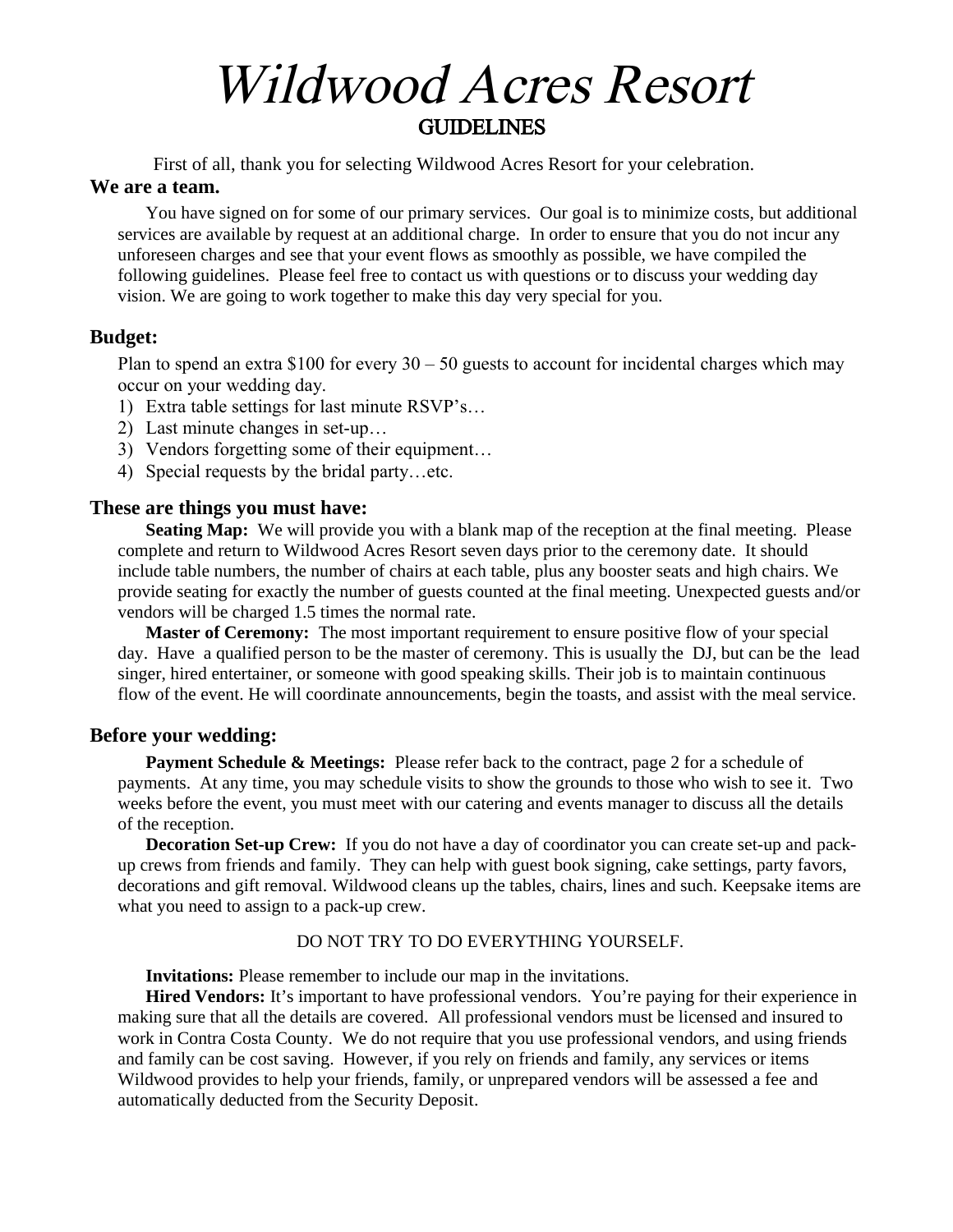## **Arrival/Entry Time:**

Please inform your vendors and helpers that **early entry is not permitted**. Extra time for you vendors can be purchased if they need more then the hour set up time given. The arrival time will be written on the final invoice and itinerary worksheet provided to you at the final meeting before the wedding. Time is of the essence in ensuring a smooth start to your day. Vendors may arrive 20 minutes prior to the entry time and prep in the parking area away from the front gate, but may not enter until the contracted time. Wildwood Acres Resort will have tables, chairs, and linens set up before your rental time begins.

# **Parking lot**

The parking lot is the property of Wildwood Acres Resort, and is subject to the same rules and policies that apply to the rest of the reception site. Please interpret this as "No alcohol allowed in the parking lot". If the Bridal Parties need to have drinks prior to the start, you must make arrangements with Wildwood.

# **Alcohol and Beverage Services**

## *No outside alcohol is allowed onto the property. No alcohol may be taken out of the reception area to the parking lot.*

Wildwood Acres provides, as part of the catering packages, a full liquor 'cash bar' for your guests to purchase cocktails and spirits at each event. If you request not to have a full liquor bar available, there may be an increase to the package price.

# **For the amount of appetizers in the Beautiful and Elegant buffet package, dinner service must begin within 40 minutes of the end of the ceremony. Additional appetizers can be purchased to extend the dinner start time.**

#### **Set up and Decorations:**

Wildwood Acres Resort does not provide any tools for decorating, due to insurance restrictions. Provisions for ladders, stepladders, floral wire, tape; scissors, etc. are the responsibility of the decorators/designers. Standing on chairs is dangerous and prohibited. Table decorations using colored water, sand, loose rose petals or confetti sprinkles can result in extra clean up charges. Instead, consider fresh flowers, live plants, and enclosed candles for your decorations. Replacing linens soiled during decoration will be replaced for per tablecloth **and** per napkin charge.

Releasing of birds, butterflies or any other creatures is not allowed. Blowing bubbles is allowed Throwing rice and/or birdseed is allowed with an automatic clean up charge.

#### **Candles:**

Candles must be fully enclosed in glass. For safety, they must be on tables or no lower than 30" off the ground.

#### **Flowers:**

Flower petals are OK to be dropped by the flower girls. However, RED ROSE PETALS STAIN, and we do not permit dropping them down the aisle or scattering them on tables as decoration. A centerpiece with a low center of gravity is best as tall centerpieces have blown over. Many florists have decorated the ceremony arch with an arrangement that performs double duty as your head table arrangement.

#### **Buffet area:**

The buffet table is a very active area, with several transitions through the event. If you want to decorate the buffet table, please limit this to garlands, bows, and small clusters of flowers attached to the front of the table skirting. Avoid tall or medium to large arrangements.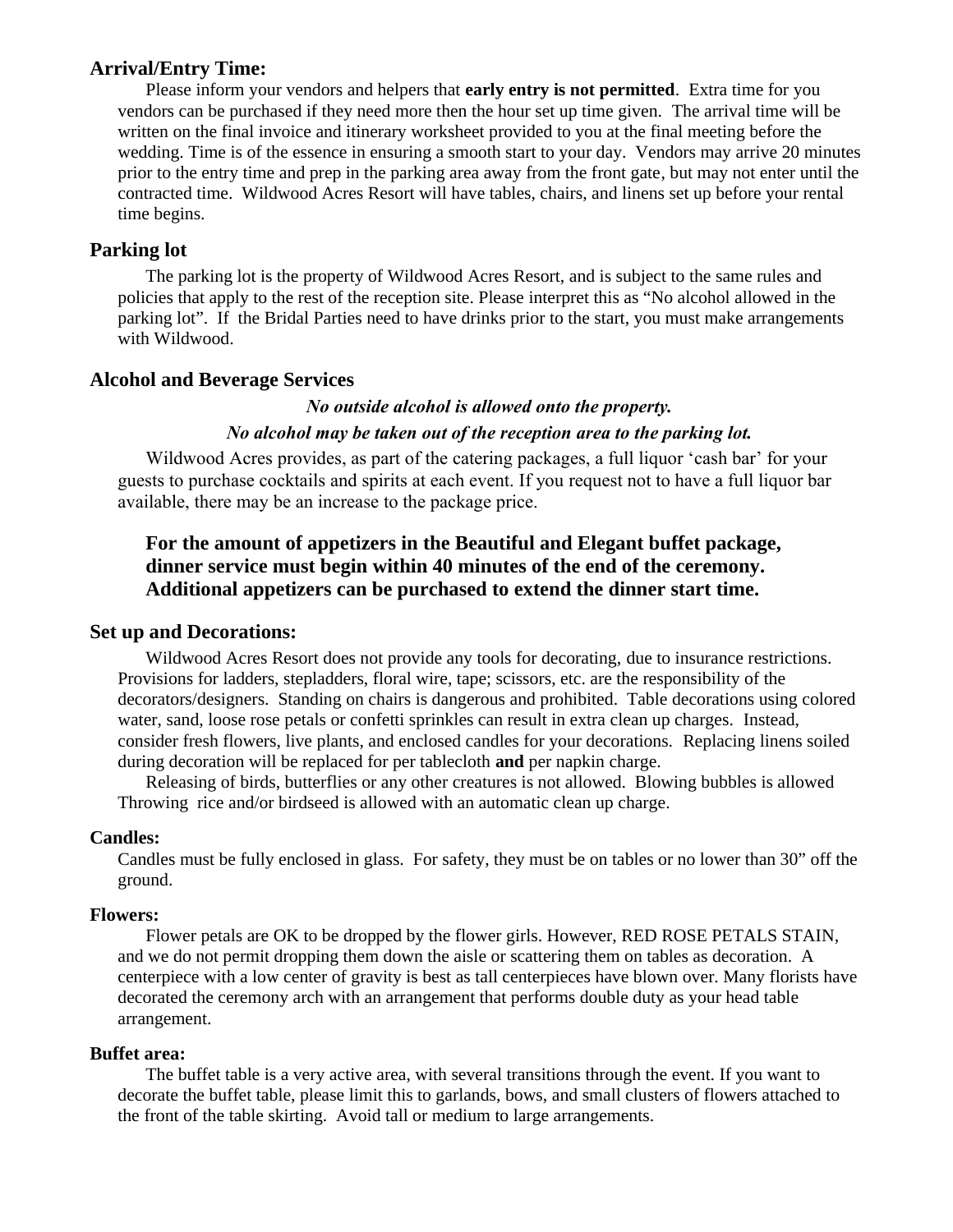#### **Party Favors, etc:**

On the day of your rehearsal, or by appointment, you may bring small items such as favors, cake knives, guest book, and champagne flutes. These items must be boxed and clearly labeled. Fresh flowers, live plants, balloons, and larger items should arrive when your rental time begins.

#### **Pack-up & Departure:**

Simply put – What we set up and bring out, we will take down and put away. What you bring in is your responsibility to take out. You and your vendors are to remove *everything* that does not belong to Wildwood Acres Resort prior to the end of your contracted time. If you leave any items, there will be storage and/or clean-up fees. Anything left after your rental time is subject to an hourly cleaning fee (min. \$200.00). Please do not honk, yell, scream, or put noisy cans (which fall off and need to be picked up) on the backs of the cars. Vendor break-down must be continuous. If vendors take long breaks 15 or more minutes during break down and crew members must stay late for them, a deduction from the security deposit equal to the 'day of' hourly rate at 20 minute increments.

## **Clean-up Option:**

If you would prefer not to burden yourself and your family and friends at the end of your reception, Wildwood Acres Resort can provide a clean-up service for you for a service fee. We would begin an hour before the end of your contracted rental period.

## **Extra Time:**

#### **If you or your vendors need more time**:

When available, you may add additional time to any time block. Extending time on the day of the event is up to the management.

Talk to *each* vendor *before* you send out your invitations to ensure that they can set up and break down within the allotted time frame (one hour setup). If they will be unable to accomplish their tasks within this time frame, please consult with Wildwood Acres. Additional time is per half hour. If the decision is made to add time after your final payment is made, the cost of extra time is increased and per 20 minutes. Restrictions apply.

## **If photographs take longer than 30 minutes: - Consider buying extra time and appetizers.**

The basic buffet option with two appetizers allows for 40 minutes between the end of the ceremony and the beginning of meal service.If you wish to delay your dinner due to an extended photography session, please provide extra appetizers to your guests or allow the meal service to begin while you continue the photo session.

#### **Upgrades:**

You may upgrade chairs, linens, and other items. Any items already provided for you by Wildwood Acres that you wish to replace with upgraded rentals is permitted but must be within the criteria of the contract and guidelines. Wildwood Acres Resort will upgrade items for a fee. Any items you bring in must be approved by Wildwood, removed at the end of the rental period, and subject to a service fee.

#### **Vendors:**

#### **Your vendors need to follow our rules, regulations, and guidelines:**

Our Vendor List is not exclusive. If you choose any outside vendors, please provide each with their relevant page form our "Vendor Guidelines". **You are responsible for your vendors' actions.** All vendors must sign the guidelines page with their business licence and Proof of insurance. Make a copy for your records in case you need reimbursement for expenses incurred by them. All hired vendors must provide a valid business license and proof of Insurance.